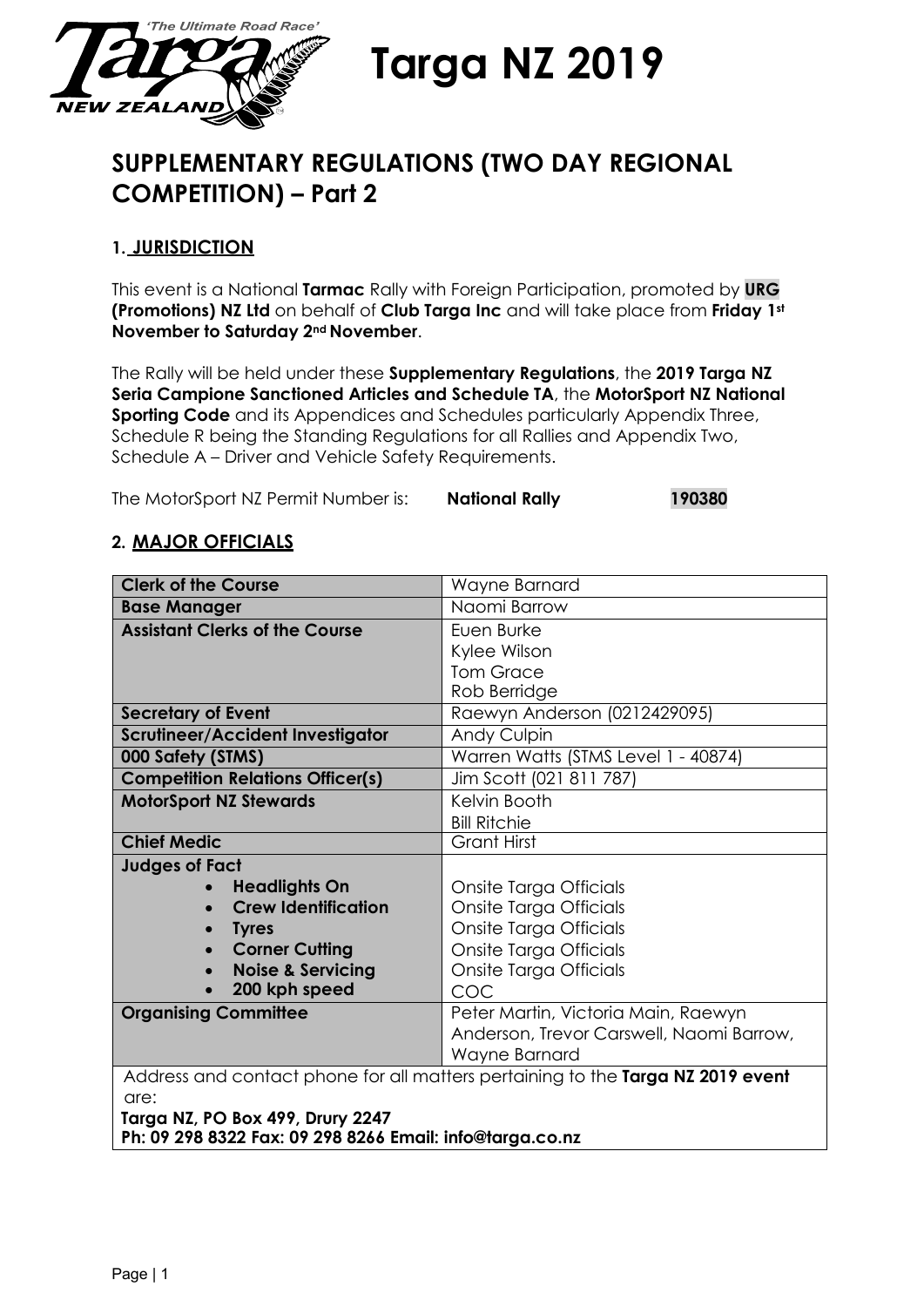

## **3. THE EVENT**

**Targa NZ 2019 Regional Rally is a two (2) day Tarmac Rally event, and is part of Round Two of the 2019 Targa NZ Seria Campione consisting of the last 2 legs of the Targa NZ 2019 rally (being Legs 4 & 5).**

**3.1 Venue:** Targa NZ 2019 Regional Rally starts in **Whanganui** and travels through the **Manawatu-Whanganui** districts and finishes in **Palmerston North.**

There are **13** stages in total. This is broken down to **6** stages on Leg 4 and **7** stages on Leg 5.

Service stops are as follows:

#### Leg 4 **- Waiouru, Taihape, Marton, Hunterville and Palmerston North**

#### Leg 5 **- Mangatainoka and Dannevirke**

**3.2 Length:** Comprises of approx. **312.32km** of special stages and **532.52km** of touring.

**3.3 Leg Four** – Friday 1<sup>st</sup> November: First Car starts from Whanganui at 8am and finishes at 6:15pm in Palmerston North.

**3.4 Leg Five** – Saturday 2<sup>nd</sup> November: First Car starts from Palmerston North at 8:50am and finishes at 5:40pm in Palmerston North.

## **4. ENTRIES**

#### **4.1 Entry Fees**

|             | Standard | <b>Medical Levy</b> | <b>RallySafe</b> |
|-------------|----------|---------------------|------------------|
| Competition | \$2,500  | \$220               | \$150            |

All listed fees are plus GST. The compulsory Medical Levy and RallySafe fee are payable in addition to the Entry Fee.

**4.2** Entries are open from the publication of these Supplementary Regulations and close at **5:00pm** on **Monday 28th October2019.**

**4.3 Entry Acceptance:** Entries shall be made online via the website [www.targa.nz](http://www.targa.nz/) and to be deemed valid must be complete in all details and the appropriate fees paid. Acceptance will be at the Organising Committees' discretion. Organisers reserve the right to refuse any entry in accordance with the prescribed provisions of the National Sporting Code. Supplementary Regulations Part 2 (Acceptance of Entry) will be available by **Monday 14th October2019**.

#### **4.4 Number of Starters:**

The organisers reserve the right to abandon the event if less than 40 entries are received at normal closing date. The maximum number of competition starters will be 150. Any additional entries received will be on the reserve list in order of receipt.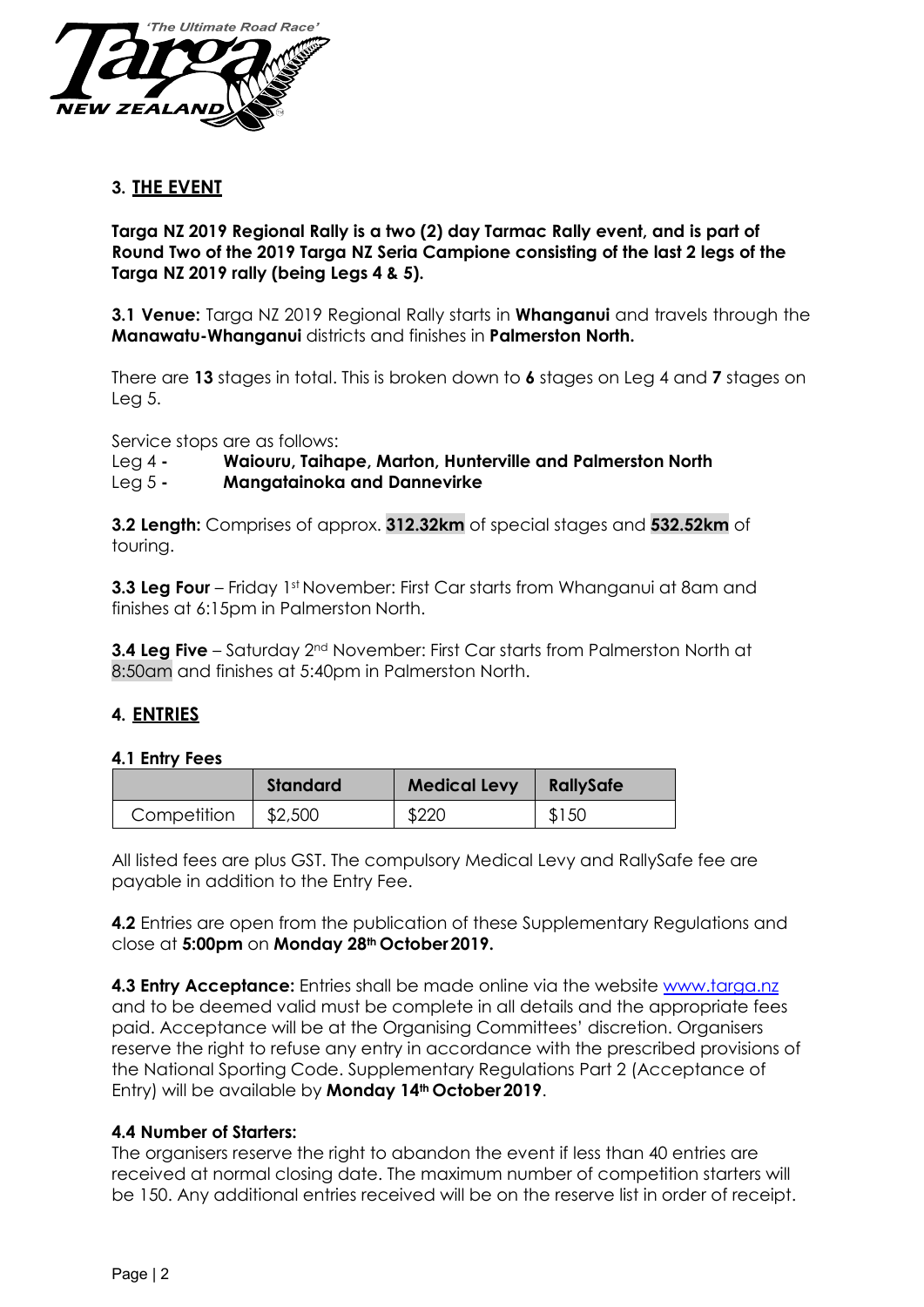

## **4.5 Competitor Requirements:**

**(1) Knowledge and Understandings:** In signing the entry form competitors (Entrant and Drivers) are deemed to fully understand the MotorSport NZ National Sporting Code and its relevant Appendices and Schedules. Particularly:

**(a)** The National Sporting Code articles pertaining to protests and competitor's obligations, and

**(b)** Appendix Three Schedule R articles pertaining to Stage notes, Pace notes and Reconnaissance.

#### **(2) Licence Requirements:**

- **(a) New Zealand Competitors:** Both the No. 1 and No. 2 drivers shall hold an R Grade or higher Motorsport NZ issued Competition Licence. If the Entrant is other than a driver, an Entrants Licence in the name of the Entrant is required.
- **(b) For Australian crews only:** a CAMS Rally Motorsport Licence with a CAMS Trans-Tasman Visa.
- **(c) For all other international crews:** a National Rally or equivalent Competition Licence issued by their parent ASN accompanied by the declarations as detailed in current MotorSport Manual, App 1, Sch L, Art 5.3; If the entrant is other than a driver, an Entrants Licence in the name of the Entrant is required.

**(3) New Competitors:** Any driver(s) who have not previously competed in three or more rallies must attend the novice competitor briefing. **Refer to Article 6.5.** 

# **5. ELIGIBLE VEHICLES**

**5.1 Compliance:** All vehicles shall comply with Schedule TA.

**5.2 Tyres:** The type of tyre fitted to a competition vehicle is free, provided it is a "Road Tyre" and complies with Schedule TA Art 19.

The maximum number of Tyres a competitor is permitted to use on event without penalty is **eight (8)** as per section 15.2(b) of the 2019 Targa NZ Seria Campione Sanctioned Articles.

Tyres can be marked at the Scrutineering venue, then any Lunch Stop throughout the Event.

**5.3 RallySafe GPS:** 'RallySafe' tracking and timing technology will be used during this event. An overview of the system which provides significant safety benefits can be found on [www.rallysafe.com.au.](http://www.rallysafe.com.au/)

**a.** A 'one off' cost of approximately \$AUD175 (plus shipping) to purchase a Permanent Installation Kit (wiring, brackets and aerials). These must be ordered from RallySafe using the online purchase form found at [www.rallysafe.com.au.](http://www.rallysafe.com.au/) **b.** An event cost (for all competitors) of \$75 + GST per day to be added to the entry fee.

**NOTE: Please make sure that you have ordered and received a wiring kit at least two weeks prior to the event.**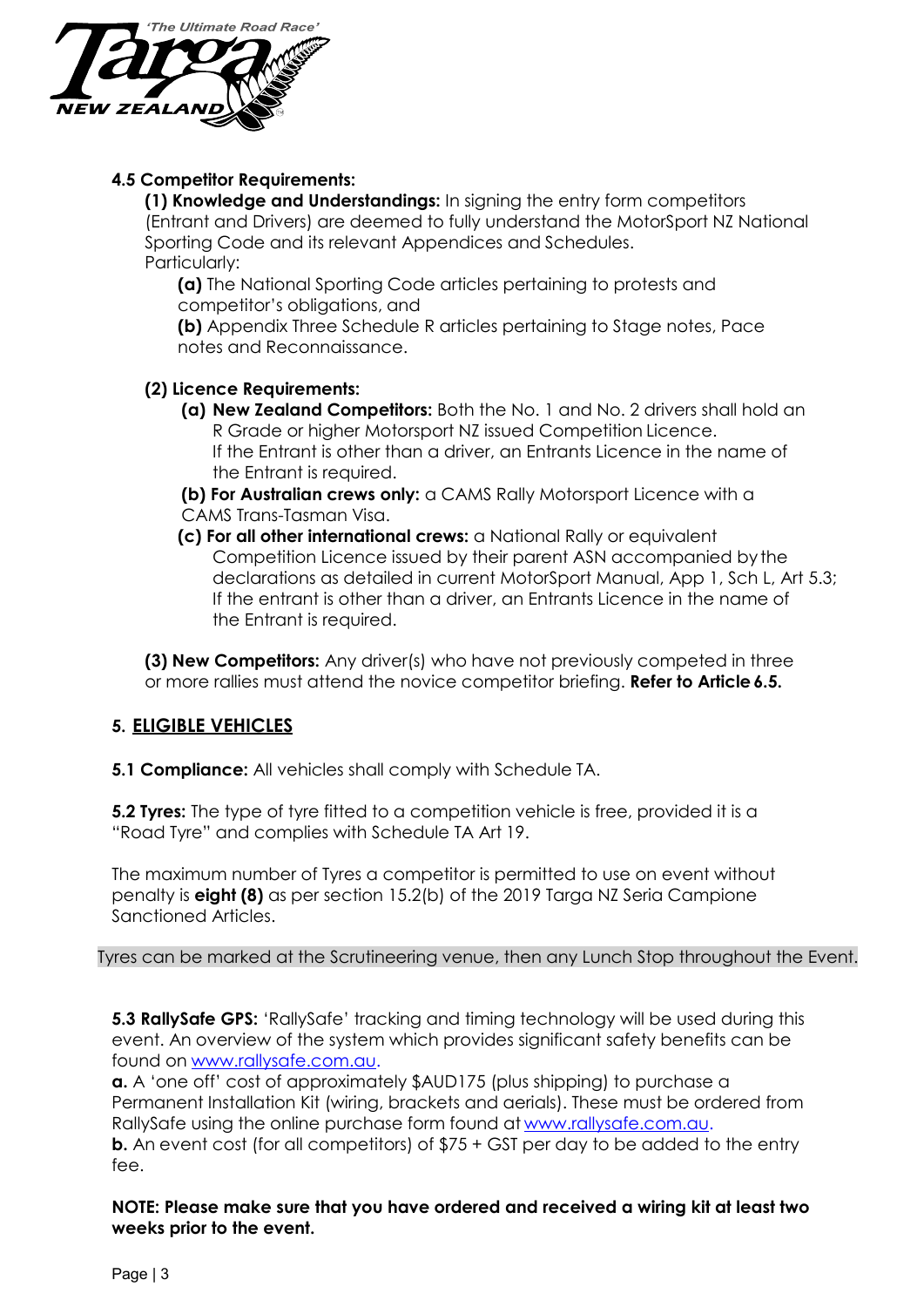

Your vehicle must be fitted with an operational RallySafe device. This device must be switched on from scrutineering through until the end of the event. Failure to comply will incur a penalty as set out in the 2019 Targa NZ Seria Campione Sanctioned Series Articles Art 16.2.20.

RallySafe Units are to be collected, fitted and tested at the Scrutineering Venue. The Units are to be returned to RallySafe immediately after the Finish Line on Sunday 19th May or at any Lunch stop or End of Day during the Event. All Units must be returned before leaving the Event

**5.4 Competitions:** Targa NZ vehicles will be divided into the following competitions:

- **Classic 2WD**
- **Production (GT2) 2WD**
- **Production (GT4) 4WD**
- **Allcomers (Extreme) 2WD & 4WD**

Refer to section 3.6 of the 2019 Targa NZ Seria Campione Sanctioned Articles.

## **6. SCRUTINEERING, DOCUMENTATION AND DRIVER BRIEFING**

**6.1 Pre-Event Scrutineering:** As per Sch A, Art 3.1(4). Pre-event Scrutineering may only be done in the 14 days preceding the event.

The list of MSNZ approved Scrutineers below have been appointed by our Chief Scrutineer, they will scrutineer your vehicle to his inspection list.

Please contact these Scrutineers directly to make an appointment. You can only use one of the Scrutineers as listed below.

| Whangarei:               | Mike Jordan             | reamary123@hotmail.com                | 021 149 3539 |
|--------------------------|-------------------------|---------------------------------------|--------------|
| Pukekohe:                | Noel Miller             | millermotors@ps.gen.nz                | 027 494 1672 |
| <b>Hampton Downs:</b>    | Andy Culpin             | andyracefx@gmail.com                  | 021 172 6345 |
| Hamilton:                | Sean Elder              | elderclan@xtra.co.nz                  | 07 856 5735  |
| New Plymouth:            | Kiley Jury              | a.v.s.ltd@me.com                      | 027 229 5911 |
| Papamoa:                 | <b>Troy Twomey</b>      | troy@elitetraining.co.nz              | 021 469 444  |
| <b>Palmerston North:</b> | Danny McKenna           | autocerts@gmail.com                   | 027 240 1291 |
| Hawkes Bay:              | <b>Stuart McChesney</b> | stu.chesney@gmail.com                 | 06 844 7214  |
| Kapiti Coast:            | Mike McCready           | mike@motorsport.org.nz                | 022 090 3451 |
| Wellington:              | <b>Barry Carnington</b> | miniack@xtra.co.nz                    | 04 568 8815  |
| Wellington:              | Rueben Smith            | reuben@powerhaus.net.nz               | 04 499 8715  |
| South Island:            |                         |                                       |              |
| Christchurch:            | Cymon Hewitt            | d6motorsport@hotmail.com              | 027 222 9277 |
| Timaru:                  | Phil O'Brien            | obrienfamily@slingshot.co.nz          | 027 269 7293 |
| Oamaru:                  | Gareth O'Hara           | garethkerri@xtra.co.nz                | 027 433 3637 |
| Dunedin:                 | Dan Cresswell           | dunedin@pitstop.co.nz                 | 029 456 2102 |
| Queenstown:              | Nigel Ede               | shazandnigeede@gmail.com 027 210 2849 |              |
|                          |                         |                                       |              |

**Pre-Event Scrutineering is compulsory, competitors are required to present their log book and safety audit form at documentation.** Competitors **must** present their car for Rallysafe installation prior to processing through to documentation for the checking of Motorsport and Civil licenses, Car Club Membership and Proof of Insurance.

The fitting and testing of RallySafe Units and Tyre Marking will take place at Scrutineering. This will form part of the Checklist for documentation.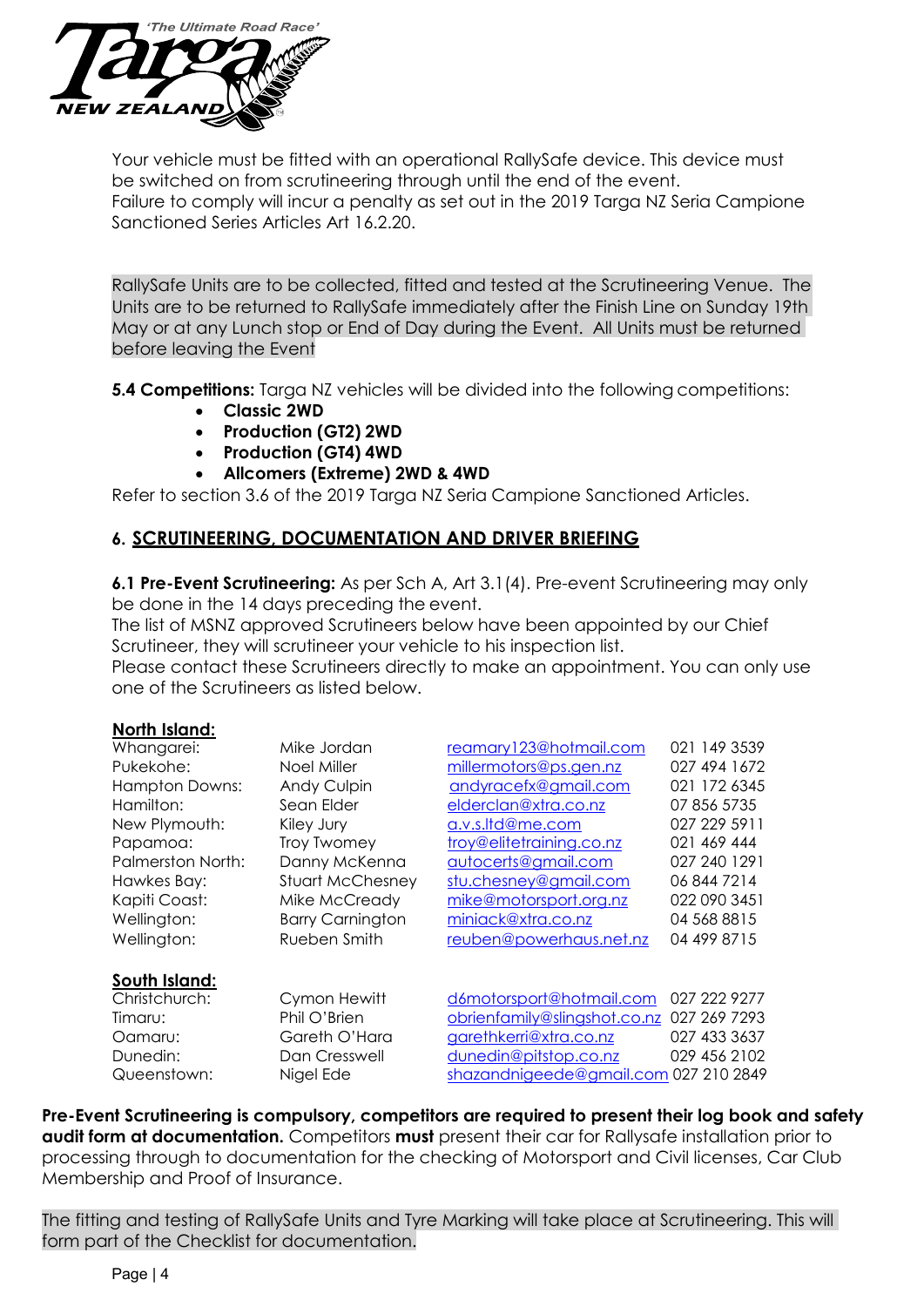

#### **6.3 Documentation** will take place as follows:

- **Date:** Thursday 31st October
- **Time:** 3.30pm 5.30pm
- **Venue:** Whanganui War Memorial Centre

#### **6.4 Competitor & Service Crew Briefing** will take place as follows:

- **Date:** Thursday 31st October
- **Time:** 5.30pm
- **Venue:** Whanganui War Memorial Centre

**6.5 Novice Briefing** will take place as follows:

- **Date:** Thursday 31st October
- **Time:** Immediately following the Competitor Briefing
- **Venue:** Whanganui War Memorial Centre

## **7. OFFICIALS IDENTIFICATION**

Officials of the event will be identified as detailed below.

**(a)** Marshals: **Fluoro orange 'Targa New Zealand' vest (b)** Stage Post Chief: **Fluoro orange 'Targa New Zealand' vest (c)** CRO: **Fluoro blue 'CRO' vest and a blue CRO cap (d)** Scrutineers: **Fluorescent yellow vest**

# **8. OFFICIAL BULLETINS**

Official Bulletins may be issued in accordance with the provisions of the National Sporting Code.

## **9. SECRETARIAT/SCRUTINEER & CRO SCHEDULE**

The Official Notice Board will be positioned with the Secretariat unless otherwise stated. Please note the Scrutineer may be called away please see the CRO if not in attendance

#### **Secretariat (Official Notice Board), Scrutineer & CRO will be located at:**

| <b>Friday 1st November</b>        |                                               |  |  |  |
|-----------------------------------|-----------------------------------------------|--|--|--|
| Scrutineer, CRO & Secretariat     | Start of Leg: Queens Park Memorial, Whanganui |  |  |  |
| CRO & Secretariat                 | Service & Lunch: Taihape                      |  |  |  |
| Scrutineer, CRO & Secretariat     | End of Leg: The Square, Palmerston North      |  |  |  |
| Saturday 2 <sup>nd</sup> November |                                               |  |  |  |
| Scrutineer, CRO & Secretariat     | Start of Leg: The Square, Palmerston North    |  |  |  |
| CRO & Secretariat                 | Service & Lunch: A&P Showgrounds, Dannevirke  |  |  |  |
| Scrutineer, CRO & Secretariat     | End of Event: The Square, Palmerston North    |  |  |  |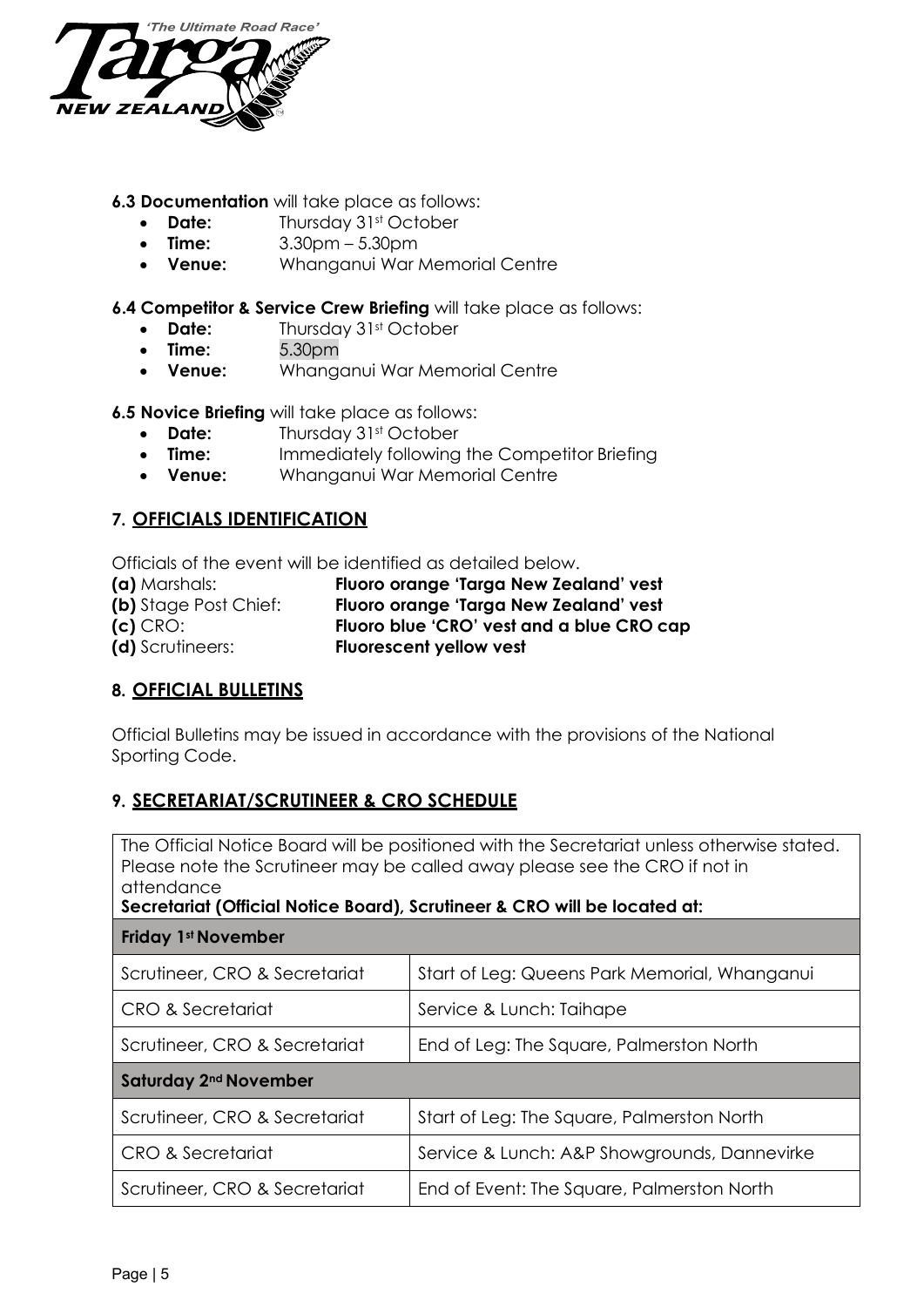

## **10. START ORDER, SEEDING & RESULTS**

10.1 **Provisional Start Order:** Will be published on the Targa NZ website [www.targa.nz](http://www.targa.nz/) no later than two days before the start of the event and on the Official Notice Board at the start of the event.

Start Order for each leg will be posted on the Targa NZ website each night no later than 8 hours prior to the start of the next Leg. It will be on the Official Notice Board at the start of each leg.

**10.2 Results:** Progressive results are available on [www.chrissport.co.nz.](http://www.chrissport.co.nz/)

- **10.3 Provisional Results:** will be posted on the Official Notice Board at The Square, Palmerston North on **Saturday 2nd November, approximately 30 minutes after the last car finishes**.
- **10.4 Control Procedures:** During the event, competitors are allowed to clock in early at each Lunch/Service break and at the end of a leg without penalty. Competitors are required to start in the same running order as they started the previous stage.

## **11. STAGE NOTES**

The use of Stage Notes are strictly prohibited throughout the Targa NZ 2019 Regional Rally event.

# **12. COMPETITOR RESPONSIBILITY**

**12.1** Any competitor reported to the Organiser prior to the commencement of the event for breaches of the civil road rules or for bringing the event into disrepute, will be reported to MotorSport NZ as detailed in Sch R, part 1, Art 7.1 and Sch P.

**12.2 Electronic Red Flag:** May be used within this event. An Electronic Red Flag will come to you as a message on the RallySafe Unit. You will need to acknowledge this message to clear the unit. Upon receipt of this Electronic Red Flag, you MUST slow down and tour at a safe pace to the end of the stage. Failure to comply with this request can result in a maximum penalty of \$500 and/or exclusion from the Event at the discretion of the Clerk of the Course.

**12.3 Change of Co-Driver:** It is permissible to change a Co-Driver providing the following conditions have been met;

**(1)** The approval from the Clerk of the Course has been gained.

**(2)** The substitute Co-Driver has completed all documentation and entry requirements, including a Novice Briefing if they are a Novice.

**(3)** Change of Co-Driver can be undertaken in any time control as long as the Clerk of the Course has given prior approval.

**(4)** One (1) additional Co-Driver may be introduced and the competitor will still be classed as a finisher provided all other regulations are met.

# **13. SPEED RESTRICTED ZONES**

**13.1** Speed Restricted Zones have been used to ensure we adhere to the strict council requirements of the road closures. A five (5) minute penalty will be applied to the individual stage time for every breach of the temporary speed limit.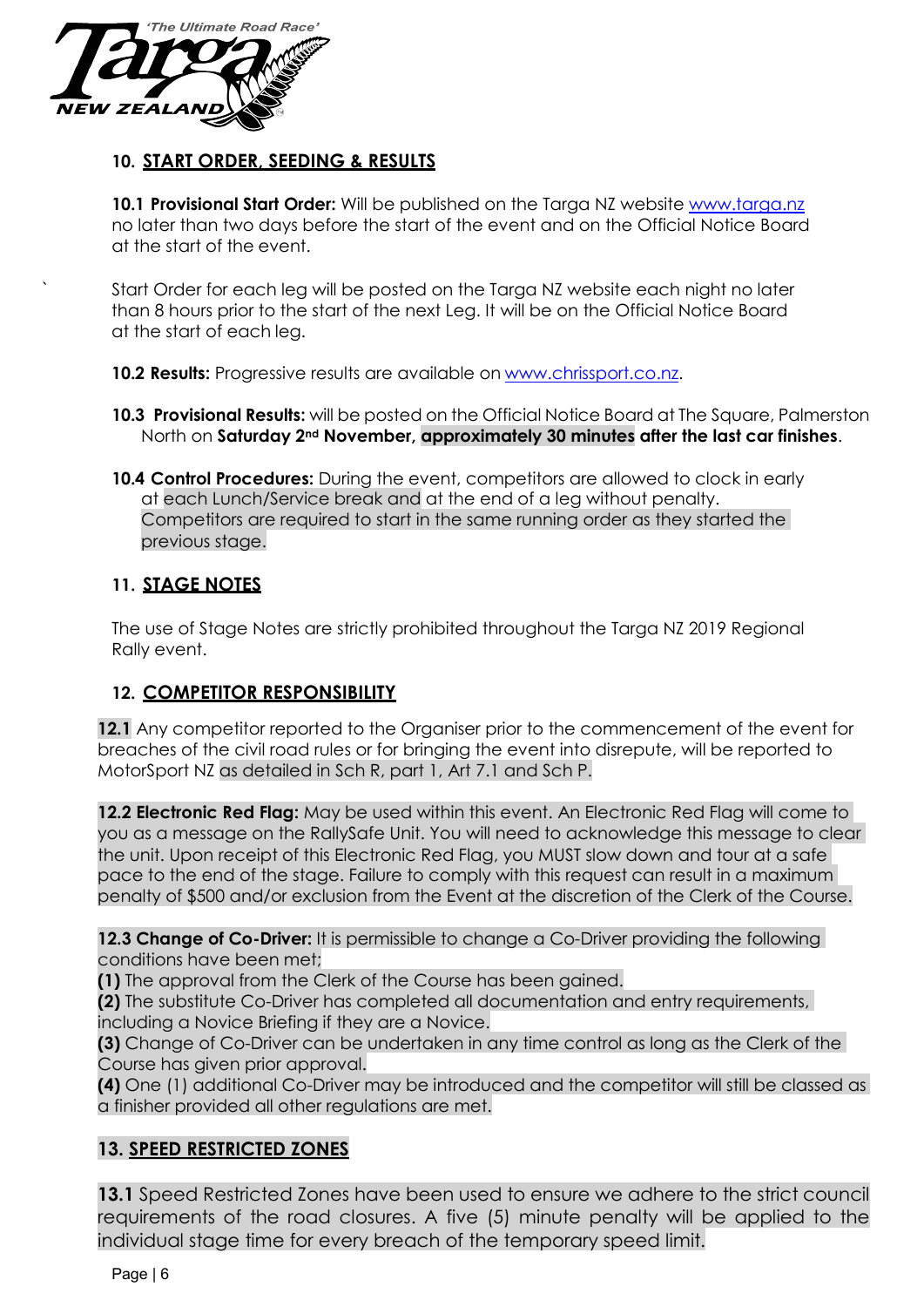

# **13. CODE OF PRACTICE FUEL**

Competitors and Service Crews must comply with the MotorSport NZ Code of Practice in relation to the storage and transportation of fuel:

[http://www.motorsport.org.nz/sites/default/files/motorsport/documents/fuel/Code](http://www.motorsport.org.nz/sites/default/files/motorsport/documents/fuel/Code-)of-Practice-Fuel.pdf

# **14. SERVICING & SERVICE PARKS**

Servicing is strictly limited to the designated Service Parks along the Rally Route. Repairs to continue in the Event is allowable anywhere as long as the Crew are the only people that touch or work on the vehicle and the parts used are being carried by the competition vehicle.

Judge of Fact is any Targa Official or any other person with the Event with photographic evidence. Penalties could be applied as per Schedule P A 3R.8.

# **15.TEMPORARY WITHDRAWAL**

Any competitor who submits a Temporary Withdrawal and does not report to Parc Ferme by their due time will be penalised as follows:

- 1<sup>st</sup> Occasion 30 seconds
- 2<sup>nd</sup> Occasion 2 minutes
- 3<sup>rd</sup> and Subsequent Occasions 3 minutes for each

Competitors must return their vehicle to Parc Ferme prior to the first car commencing the following day. Failure to do so will result in an additional time penalty of 2 minutes.

# **16. PARC FERME**

Any Crew Member can check the car into an end of leg Parc Ferme except for at Leg 2. Check in to Parc Ferme will be electronically monitored from Rally Base.

## **All competitors must have their vehicle in Parc Ferme by their due time.**

Failure to report to Parc Ferme by their due time will be penalised as a Temporary Withdrawal above plus a further penalty of Failure to notify Withdrawal from a Rally may apply (Schedule P A 3R.22).

Competitors must return their vehicle to Parc Ferme prior to the first car commencing the following day. Failure to do so will result in an additional time penalty of 2 minutes.

Competitors can access their vehicles at the start of a Leg from fifteen (15) minutes their Start Time. Failure to comply could result in penalties.